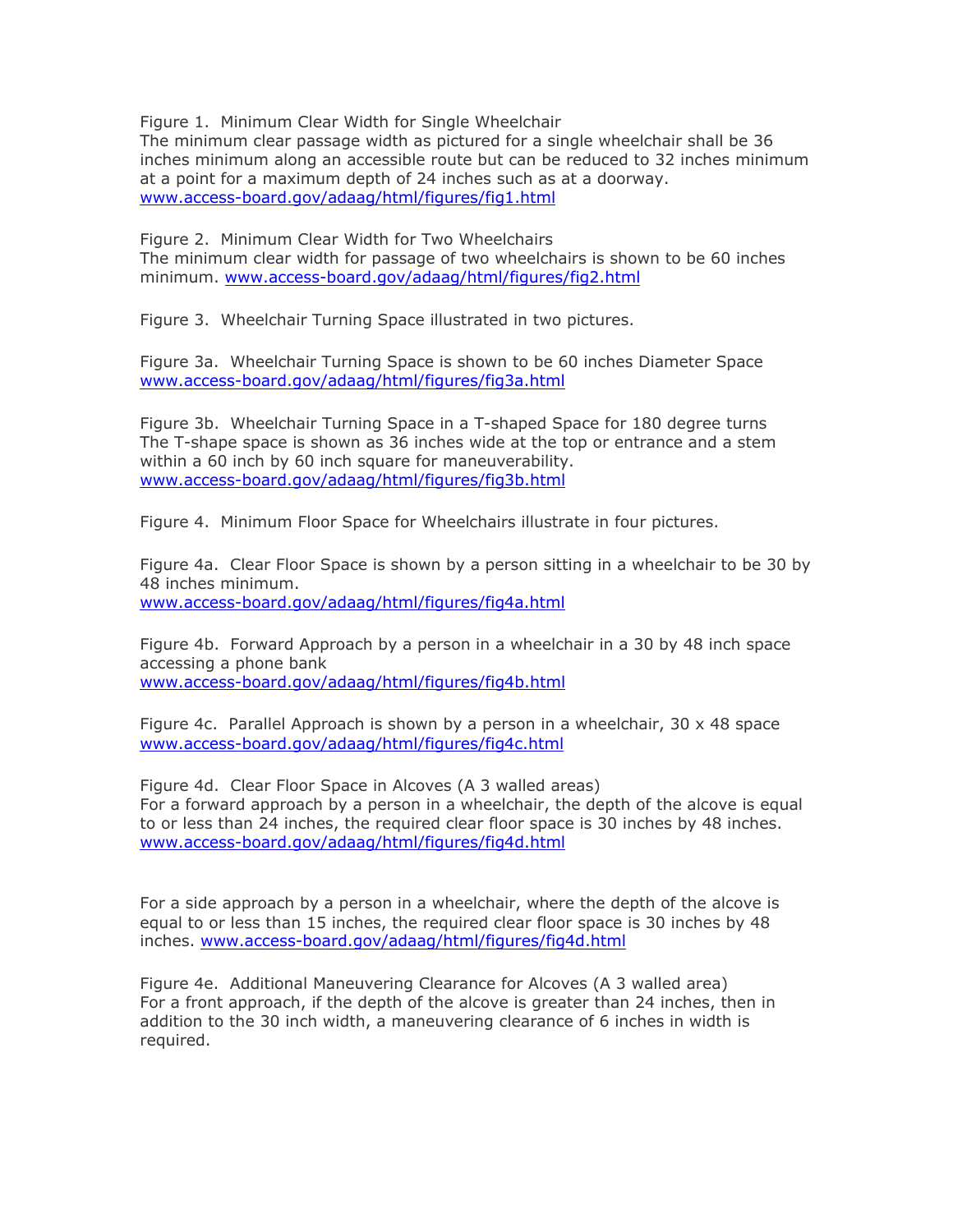For a side approach, where the depth of the alcove is greater than 15 inches, then in addition to the 48 inch length, an additional maneuvering clearance of 12 inches in length is required. [www.access-board.gov/adaag/html/figures/fig4e.html](http://www.access-board.gov/adaag/html/figures/fig4e.html)

Figure 5. Forward Reach, 4 pictures of forward reach for persons in wheelchairs

Figure 5a. High Forward Reach Limit The forward reach range shown in the picture is shown as a 48 inch height maximum and a 15 inch reach maximum [www.access-board.gov/adaag/html/figures/fig5a.html](http://www.access-board.gov/adaag/html/figures/fig5a.html)

Figure 5b. Maximum Forward Reach over an Obstruction The maximum level forward reach over an obstruction for a person using a wheelchair with knee space is 25 inches. When the obstruction is less than 20 inches deep, the maximum high forward reach is 48 inches. When the obstruction projects out 20 to 25 inches, the maximum high forward reach is 44 inches. [www.access-board.gov/adaag/html/figures/fig5b.html](http://www.access-board.gov/adaag/html/figures/fig5b.html)

Figure 6. Side Reach Illustrations

Figure 6a. Clear Floor Space – Parallel Approach A person using a wheelchair is pictured in a 30 by 48 clear floor space located a maximum 10 inches from the wall. [www.access](http://www.access-board.gov/adaag/html/figures/fig6a.html)[board.gov/adaag/html/figures/fig6a.html](http://www.access-board.gov/adaag/html/figures/fig6a.html)

Figure 6b. High and Low – Side Reach Limits A person using a wheelchair is pictured in a 30 by 48 clear floor space located a maximum 10 inches from the wall with a reach height of minimum 54 inches. [www.access-board.gov/adaag/html/figures/fig6b.html](http://www.access-board.gov/adaag/html/figures/fig6b.html)

Figure 6c. Maximum Side Reach Over Obstruction Shows a person sitting in a wheelchair with an obstruction of 24 inches in reach and the maximum height of the obstruction is 34 inches, the maximum high side reach over the obstruction is 46 inches. [www.access-board.gov/adaag/html/figures/fig6c.html](http://www.access-board.gov/adaag/html/figures/fig6c.html)

Figure 7. Accessible Route

Figure 7a. 90 Degree Turn Accessible Route Shows a 90 degree turn can be made from a 36 inch wide passage for a person in a wheelchair into another 36 inch area if the depth of each leg is a minimum of 48 inches on the inside dimensions of the turn. [www.access-board.gov/adaag/html/figures/fig7a.html](http://www.access-board.gov/adaag/html/figures/fig7a.html)

Figure 7b. Turning Around an Obstruction on an Accessible Route A U-turn around an obstruction less than 48 inches wide may be made by a person using a wheelchair if the passage width is a minimum of 42 inches and the base of the U-turn space is a minimum of 48 inches wide. [www.access-board.gov/adaag/html/figures/fig7b.html](http://www.access-board.gov/adaag/html/figures/fig7b.html)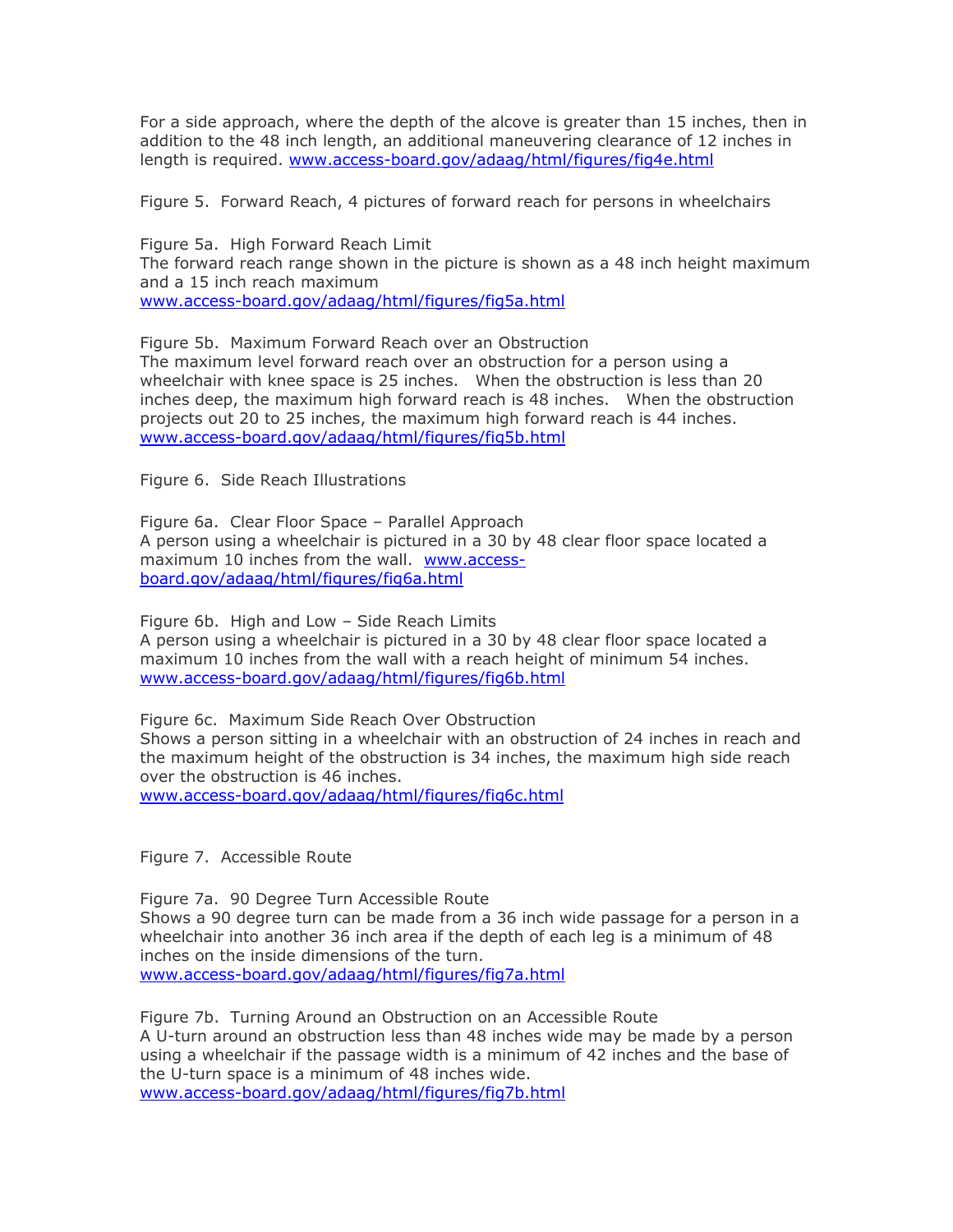Figure 7c. Accessible Route with ¼ inch Change of Level Shows a cross section drawing of a maximum ¼ inch vertical change in level [www.access-board.gov/adaag/html/figures/fig7c.html](http://www.access-board.gov/adaag/html/figures/fig7c.html)

Figure 7d. Shows an Accessible Route with a change in level of  $\frac{1}{4}$  inch to  $\frac{1}{2}$  inch high with a 1:2 inch slope. [www.access-board.gov/adaag/html/figures/fig7d.html](http://www.access-board.gov/adaag/html/figures/fig7d.html)

Figure 8. Protruding Objects

Figure 8a. Shows a person with a cane walking parallel to a wall where there is a 4 inch wide protrusion. Another picture shows the person parallel to the wall with a protruding object that is 27 inches wide. [www.access](http://www.access-board.gov/adaag/html/figures/fig8a.html)[board.gov/adaag/html/figures/fig8a.html](http://www.access-board.gov/adaag/html/figures/fig8a.html)

Figure 8b. Shows a person using a cane walking perpendicular to a wall with a protruding object above the baseline of the walking area. [www.access-board.gov/adaag/html/figures/fig8b.html](http://www.access-board.gov/adaag/html/figures/fig8b.html)

Figure 8c. Shows a free-standing overhanging protruding object above the person walking with a cane. [www.access-board.gov/adaag/html/figures/fig8c.html](http://www.access-board.gov/adaag/html/figures/fig8c.html)

Figure 8c-1. Shows an overhead hazard of a staircase where the underside descends across a pathway. The headroom is less than 80 inches, protection is offered by a railing that can be no higher than 27 inches to ensure safety. [www.access-board.gov/adaag/html/figures/fig8c1.html](http://www.access-board.gov/adaag/html/figures/fig8c1.html)

Figure 8d. Shows an area where an overhang can be greater than 12 inches because the protruding object cannot be approached in the direction of the overhang. [www.access-board.gov/adaag/html/figures/fig8d.html](http://www.access-board.gov/adaag/html/figures/fig8d.html) 

Figure 8e. Shows an example of protection around a wall mounted objects such as a cabinet or bank of telephones. The clear width for continuous passage is 36 inches minimum. Thirty two inches is the minimum clear width for a maximum distance of 24 inches. The maximum distance an object can protrude beyond a wing wall is 4 inches.

[www.access-board.gov/adaag/html/figures/fig8e.html](http://www.access-board.gov/adaag/html/figures/fig8e.html)

Figure 8f. Carpet Pile Thickness should be no more than 2 inches per ADAAG. [www.access-board.gov/adaag/html/figures/fig8f.html](http://www.access-board.gov/adaag/html/figures/fig8f.html)

Figure 8g. Gratings that are used to notify persons with disabilities that a hazard is present. The grating shown is one dimension with a ½ inch maximum measured parallel to the predominant direction of travel. [www.access-board.gov/adaag/html/figures/fig8g.html](http://www.access-board.gov/adaag/html/figures/fig8g.html)

Figure 8h. Shows a grating with a long dimension perpendicular to route of travel. [www.access-board.gov/adaag/html/figures/fig8h.html](http://www.access-board.gov/adaag/html/figures/fig8h.html)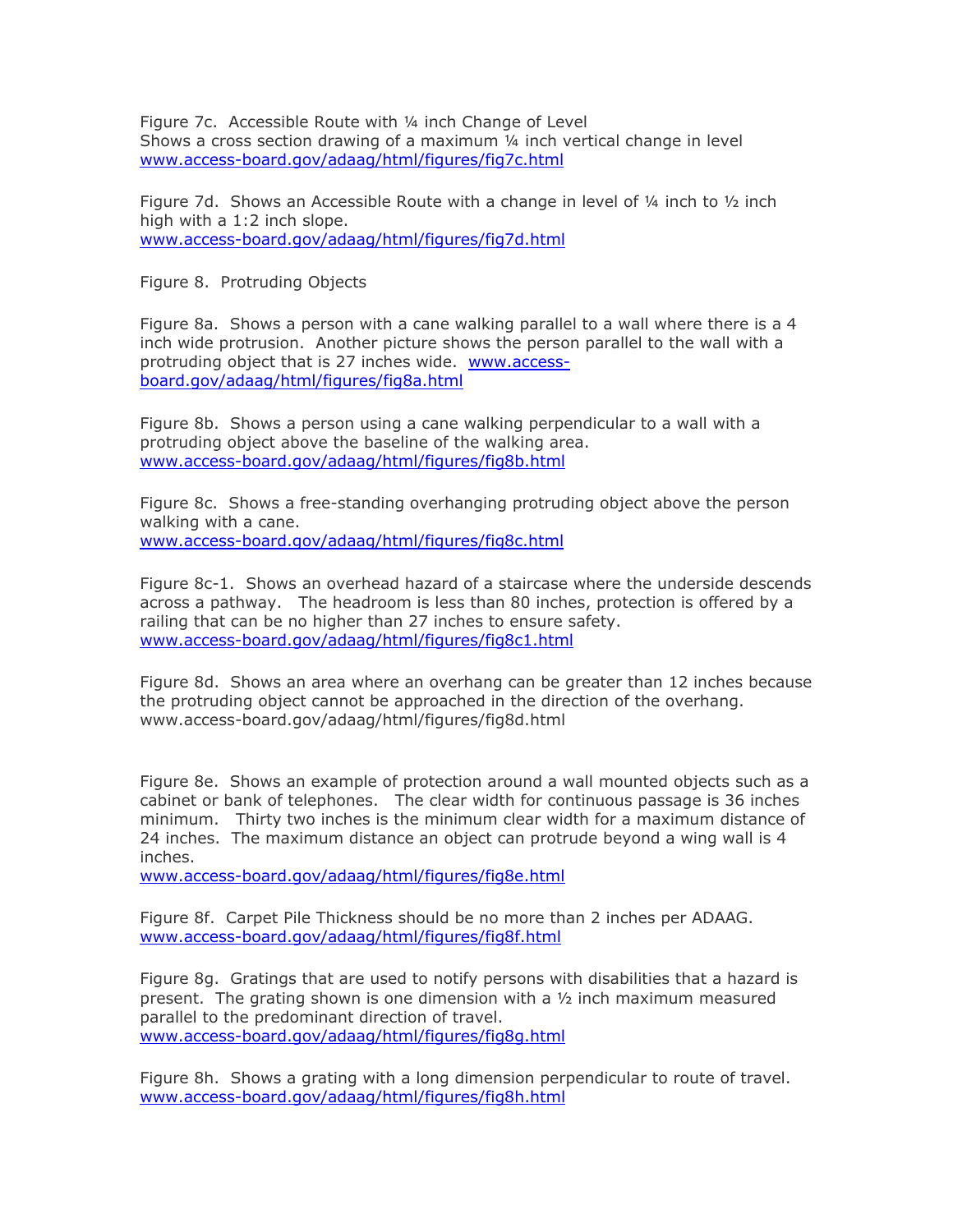Figure 9. Dimensions of Parking Spaces

The illustration shows a parked vehicle with an access aisle of a minimum of 60 inches wide for cars or a minimum of 96 inches wide for vans. The accessible route connected to the access aisle at the front of the parking spaces shall be a minimum of 36 inches.

[www.access-board.gov/adaag/html/figures/fig9.html](http://www.access-board.gov/adaag/html/figures/fig9.html)

Figure 10. Access Aisle at Passenger Loading Zones

The illustration shows a parked vehicle in a passenger loading zone which is 240 inches minimum (12 feet), measured parallel to the vehicle pull up area and 60 inches (5 feet) minimum measured perpendicular to the vehicle area. This aisle shall be clear of obstructions and at the same level as the vehicle area. [www.access-board.gov/adaag/html/figures/fig10.html](http://www.access-board.gov/adaag/html/figures/fig10.html)

Figure 11. Measurement of Curb Ramp Slopes

An illustration of an adjoining slope where the ramp slope shall be a ratio equal to the vertical rise divided by the horizontal run. It is equal to the tangent of the angle that the plane of the ramp surface makes with a horizontal plane. For a curb ramp, the adjoining slope at the walk or street shall not exceed 1:20. [www.access-board.gov/adaag/html/figures/fig11.html](http://www.access-board.gov/adaag/html/figures/fig11.html)

Figure 12a. Side of Curb Ramps with Flared Sides

This illustration shows a curb ramp cut into a walkway perpendicular to the curb face with flared sides having a maximum slop of 1:10. The landing at the top measured from the top of the ramp to the edge of the walkway or closest obstruction. If a landing depth at the top of a curb ramp is less than 48 inches, then the slope of the flared side shall not exceed 1:12. [www.access](http://www.access-board.gov/adaag/html/figures/fig12a.html)[board.gov/adaag/html/figures/fig12a.html](http://www.access-board.gov/adaag/html/figures/fig12a.html)

Figure 12b. Sides of Curb Ramps with Returned Curb

Shows a walkway with grass planted on the easement where the curb ramp is completely contained within the planting strip, so that pedestrians would not normally cross the plantings, the curb ramp sides can have steep sides including a vertical returned curb. [www.access-board.gov/adaag/html/figures/fig12b.html](http://www.access-board.gov/adaag/html/figures/fig12b.html)

Figure 13. Built Up Curb Ramp

Shows that a built up curb ramp extends outward from the curb and slopes to the group surface. The sides must be tapered from the ramp surface to the ground, with a maximum slope of 1:10, so that there are no drop offs along the edges. [www.access-board.gov/adaag/html/figures/fig13.html](http://www.access-board.gov/adaag/html/figures/fig13.html)

Figure 14. No figure

Figure 15a. Curb Ramp at Marked Crossings, 4 way stop Shows a curb ramp at a four way stop with curb ramps opening into each line of traffic with a crosswalk. [www.access-board.gov/adaag/html/figures/fig15a.html](http://www.access-board.gov/adaag/html/figures/fig15a.html)

Figure 15b. Curb Ramp at Marked Crossings Shows a curb ramp at a four way stop without a cross walk with the curb ramp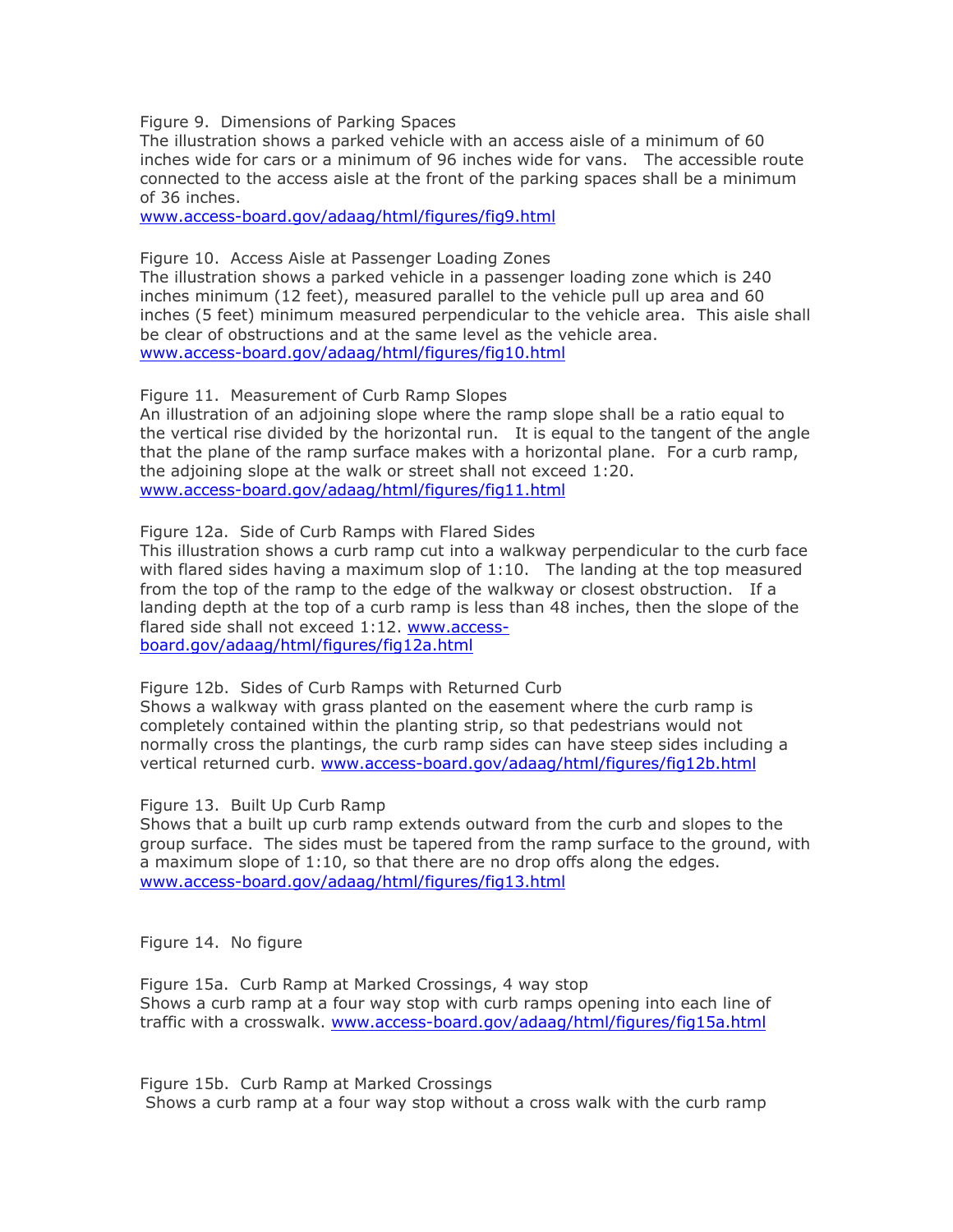located away from the street corner. [www.access](http://www.access-board.gov/adaag/html/figures/fig15b.html)[board.gov/adaag/html/figures/fig15b.html](http://www.access-board.gov/adaag/html/figures/fig15b.html)

Figure 15c. Curb Ramp at Marked Crossings Shows the curb ramp at the circle of the street corner for diagonal crossing at the intersection or direct line street crossing. The segment of straight curb is also shown. [www.access-board.gov/adaag/html/figures/fig15c.html](http://www.access-board.gov/adaag/html/figures/fig15c.html)

Figure 15d. Shows the flared curb ramp at a marked crossing with plantings at each side of the curb ramp. [www.access-board.gov/adaag/html/figures/fig15d.html](http://www.access-board.gov/adaag/html/figures/fig15d.html)

Figure 16. Single Ramp Run and Sample Ramp Dimensions Illustrates the slope of a ramp. In this picture, if the slope of a ramp is between 1:15 and 1:16, the maximum rise shall be 30 inches and the maximum horizontal run shall be 30 feet. If the slope of the ramp is between 1:16 and 1:20, the maximum rise shall be 30 inches and the maximum horizontal run shall be 40 feet. [www.access-board.gov/adaag/html/figures/fig16.html](http://www.access-board.gov/adaag/html/figures/fig16.html)

Figure 17. Shows examples of edge protection and handrail extensions. [www.access-board.gov/adaag/html/figures/fig17.html](http://www.access-board.gov/adaag/html/figures/fig17.html)

Figure 18. Shows examples of stair/step tread widths and examples of acceptable nosings to be put in place for safety. [www.access-board.gov/adaag/html/figures/fig18.html](http://www.access-board.gov/adaag/html/figures/fig18.html)

Figure 19a. Shows stair handrails required at the top of a riser and the width of tread that is required at the bottom of the riser. [www.access-board.gov/adaag/html/figures/fig19a.html](http://www.access-board.gov/adaag/html/figures/fig19a.html)

Figure 19b. Shows the minimum handrail extension at each top riser and the minimum handrail extension required at the bottom. [www.access-board.gov/adaag/html/figures/fig19b.html](http://www.access-board.gov/adaag/html/figures/fig19b.html)

Figure 19c. Shows the minimum handrail extension required at the top of each riser and the tread that is required at the bottom of the riser. [www.access-board.gov/adaag/html/figures/fig19c.html](http://www.access-board.gov/adaag/html/figures/fig19c.html)

Figure 19d. Shows the minimum handrail extension required at the top of each riser and the minimum handrail extension required at the bottom riser. [www.access-board.gov/adaag/html/figures/fig19d.html](http://www.access-board.gov/adaag/html/figures/fig19d.html)

Figure 20. Shows an elevator entrance that is automatic. The automatic door reopening device (automatic eye at the lower bottom of an elevator door) is activated if an object passes through and does not require direct contact but does require a movement of a cane, object or body. [www.access-board.gov/adaag/html/figures/fig20.html](http://www.access-board.gov/adaag/html/figures/fig20.html)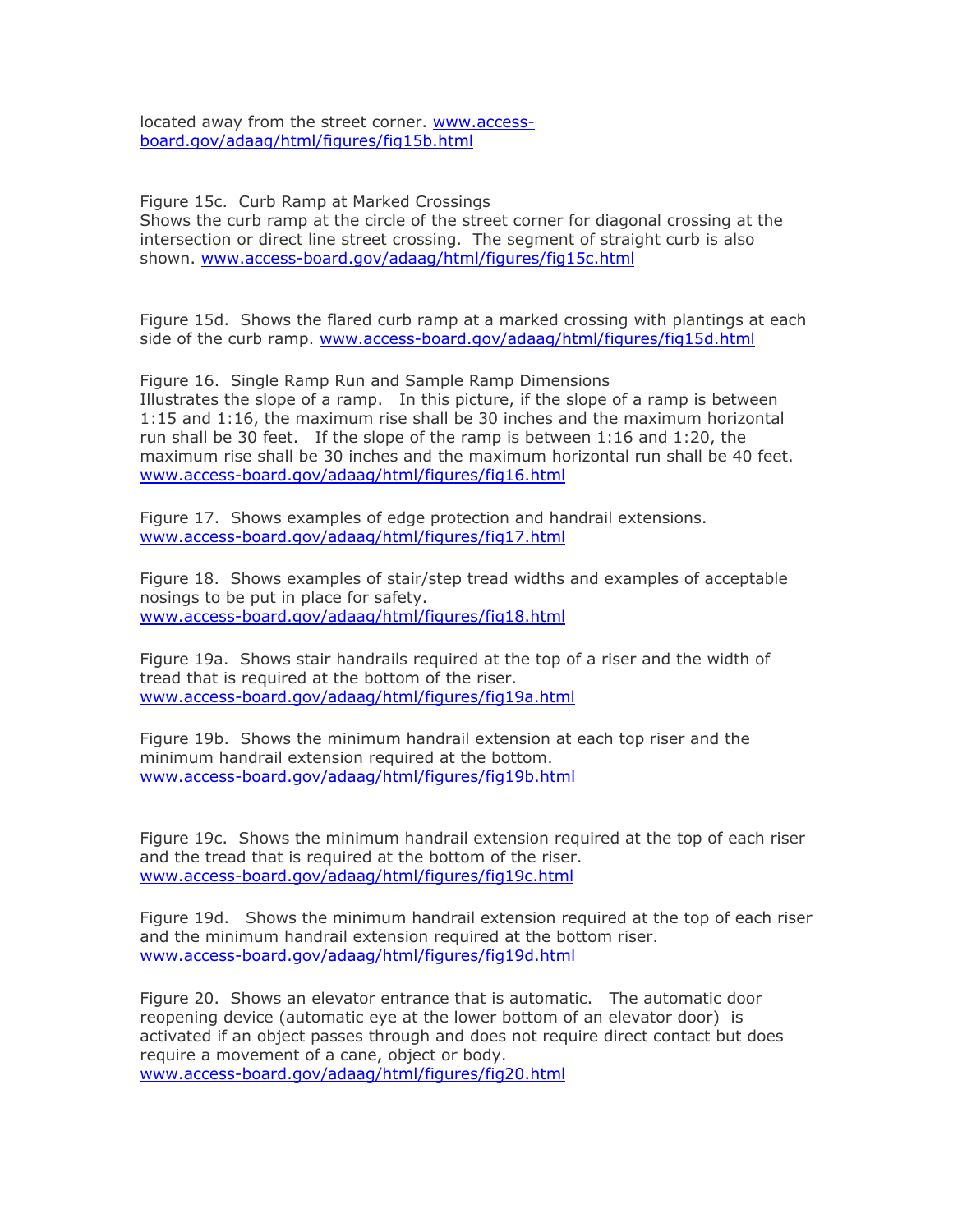Figure 21. Shows a graph of timing equation which is generally five second timing for an elevator. [www.access-board.gov/adaag/html/figures/fig21.html](http://www.access-board.gov/adaag/html/figures/fig21.html)

Figure 22. Minimum dimensions of elevator cars.

Diagram a shows an elevator with a door providing a 36 inch minimum clearance in the middle of the elevator. The width of the elevator car is 80 inches. The depth of the elevator car measured from the back wall to the elevator door is 54 inches. The depth of the car measured from the back to the control panel is 51 inches. [www.access-board.gov/adaag/html/figures/fig22.html](http://www.access-board.gov/adaag/html/figures/fig22.html)

The second diagram shows an elevator door providing a minimum of 36 inch clearance located to one side of the elevator. The width of the car is a minimum of 68 inches. The depth of the car measured from the back wall is 54 inches and the depth of the elevator car measured from the back wall to the control panel is a minimum of 51 inches.

Figure 23a. Elevator Control Panel Detail

The diagram illustrates the symbols used for the following buttons: main entry floor, door closed, door open, emergency alarm, and emergency stop. The diagram further states that the octagon symbol for the emergency stop shall be raised. [www.access-board.gov/adaag/html/figures/fig23a.html](http://www.access-board.gov/adaag/html/figures/fig23a.html)

Figure 23b. Elevator Car Control Height should be a minimum of 35 inches to 54 inches in height. [www.access-board.gov/adaag/html/figures/fig23b.html](http://www.access-board.gov/adaag/html/figures/fig23b.html)

Figure 23c. Shows an elevator car control panel with the center opening door of an elevator. [www.access-board.gov/adaag/html/figures/fig23c.html](http://www.access-board.gov/adaag/html/figures/fig23c.html)

Figure 23d. Shows a side opening of the elevator car door with an alternate location for the control panel. [www.access-board.gov/adaag/html/figures/fig23d.html](http://www.access-board.gov/adaag/html/figures/fig23d.html)

Figure 24. Doorways Figure 24a. A diagram showing a doorway width of 32 inches minimum [www.access-board.gov/adaag/html/figures/fig24a.html](http://www.access-board.gov/adaag/html/figures/fig24a.html)

Figure 24b. A diagram showing a clear doorway width and depth of a hinged door [www.access-board.gov/adaag/html/figures/fig24b.html](http://www.access-board.gov/adaag/html/figures/fig24b.html)

Figure 24c. A diagram of a sliding doorway width of 32 inches minimum [www.access-board.gov/adaag/html/figures/fig24c.html](http://www.access-board.gov/adaag/html/figures/fig24c.html)

Figure 24d. A diagram of a folding doorway with a width of 32 inches [www.access-board.gov/adaag/html/figures/fig24d.html](http://www.access-board.gov/adaag/html/figures/fig24d.html)

Figure 24e. A diagram of a maximum doorway with of 32 inches that is 24 inches deep [www.access-board.gov/adaag/html/figures/fig24e.html](http://www.access-board.gov/adaag/html/figures/fig24e.html)

Figure 24f. A doorway with the width and depth of 32 inches [www.access-board.gov/adaag/html/figures/fig24f.html](http://www.access-board.gov/adaag/html/figures/fig24f.html)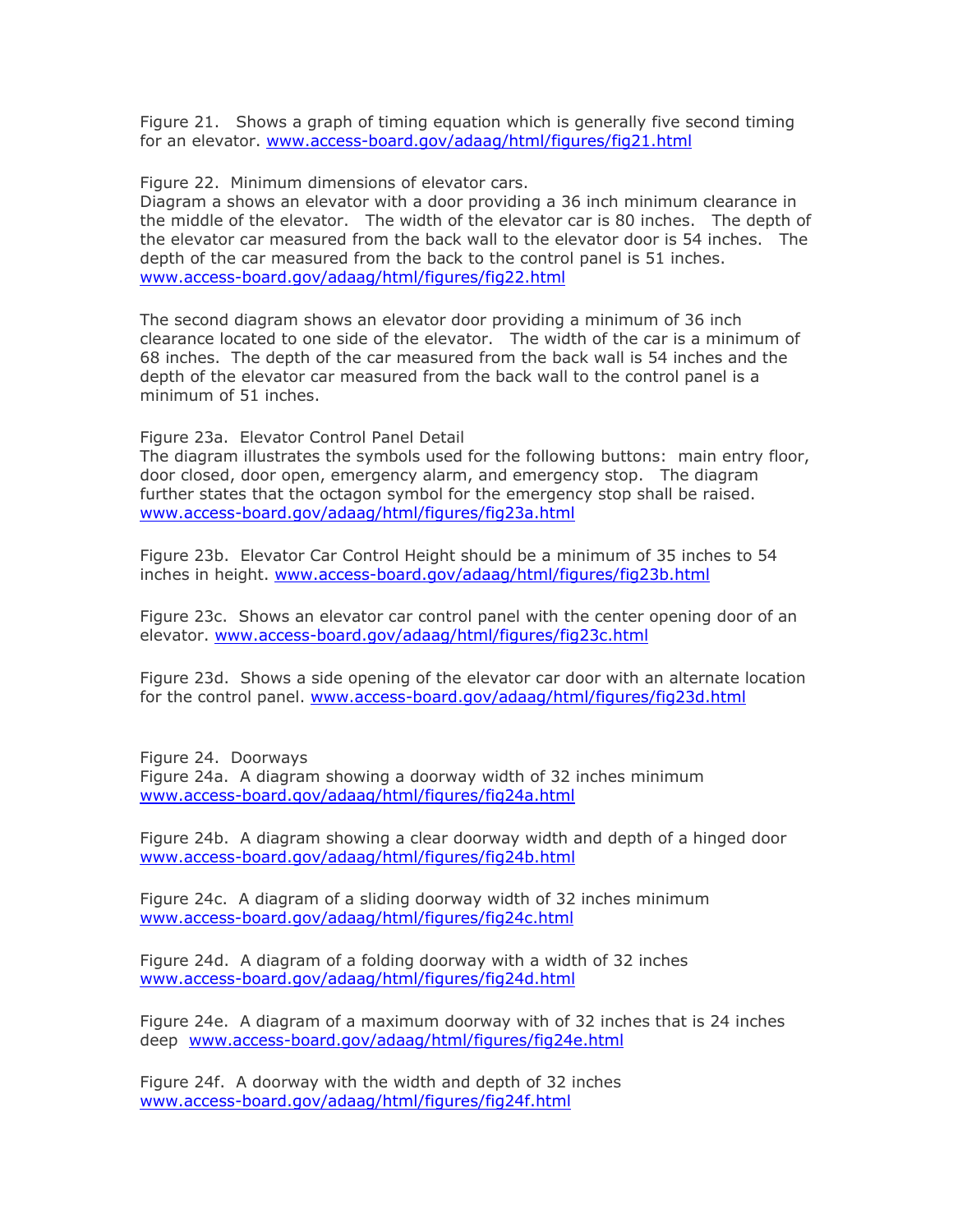Figure 25. Maneuvering Clearances at Doors. A diagram of six doors in alcoves with a clearance for a front approach. Front approaches to pull side of swinging doors shall have maneuvering space that extends 18 inches minimum beyond the latch side of the door and 60 inches minimum perpendicular to the doorway.

Front approaches to push side of swinging doors, equipped with both closer and latch, shall have maneuvering space that extends 12 inches minimum beyond the latch side of the door and 48 inches minimum perpendicular to the doorway.

Front approaches to push side of swinging doors, not equipped with latch and closer shall have maneuvering space that is the same width as door opening and extends 48 inch minimum perpendicular to the doorway.

Hinge-side approaches to pull side of swinging doors shall have maneuvering space that extends 36 inches minimum beyond the latch side of the door if 60 inches minimum is provided perpendicular to the doorway or maneuvering space that extends 42 inches minimum beyond the latch side of the door shall be provided if 54 inches minimum is provided perpendicular to the doorway.

Hinge side approaches to push side of swinging doors, not equipped with both latch and closer, shall have a maneuvering space of 54 inches minimum, parallel to the doorway and 42 inches minimum, perpendicular to the doorway.

Hinge side approaches to push side of swinging doors, equipped with both latch and closer, shall have maneuvering space of 54 inches minimum, parallel to the doorway, 48 inches minimum perpendicular to the doorway.

Latch side approaches – swinging doors. Latch side approaches to pull side of swinging doors with closers shall have maneuvering space that extends 24 inches minimum beyond the latch side of the door and 54 inches minimum perpendicular to the doorway.

Latch side approaches to pull side of swinging doors, not equipped with closers, shall have maneuvering space that extends 24 inches minimum parallel to the doorway beyond the latch side of the door and 48 inches minimum perpendicular to the doorway.

Latch side approaches to push side of swinging doors, with closers, shall have maneuvering space that extends 24 inches minimum parallel to the doorway beyond the latch side of the door and 48 inches minimum perpendicular to the doorway.

Latch side approaches to push side of swinging doors, without closers, shall have maneuvering space of 24 inches minimum parallel to the doorway beyond the latch side of the door and 42 inch minimum perpendicular to the doorway.

# Front approach – Sliding Doors and Folding Doors

Front approaches to sliding doors and folding doors shall have maneuvering space that is the same width as the door opening and shall extend 48 inches minimum perpendicular to the doorway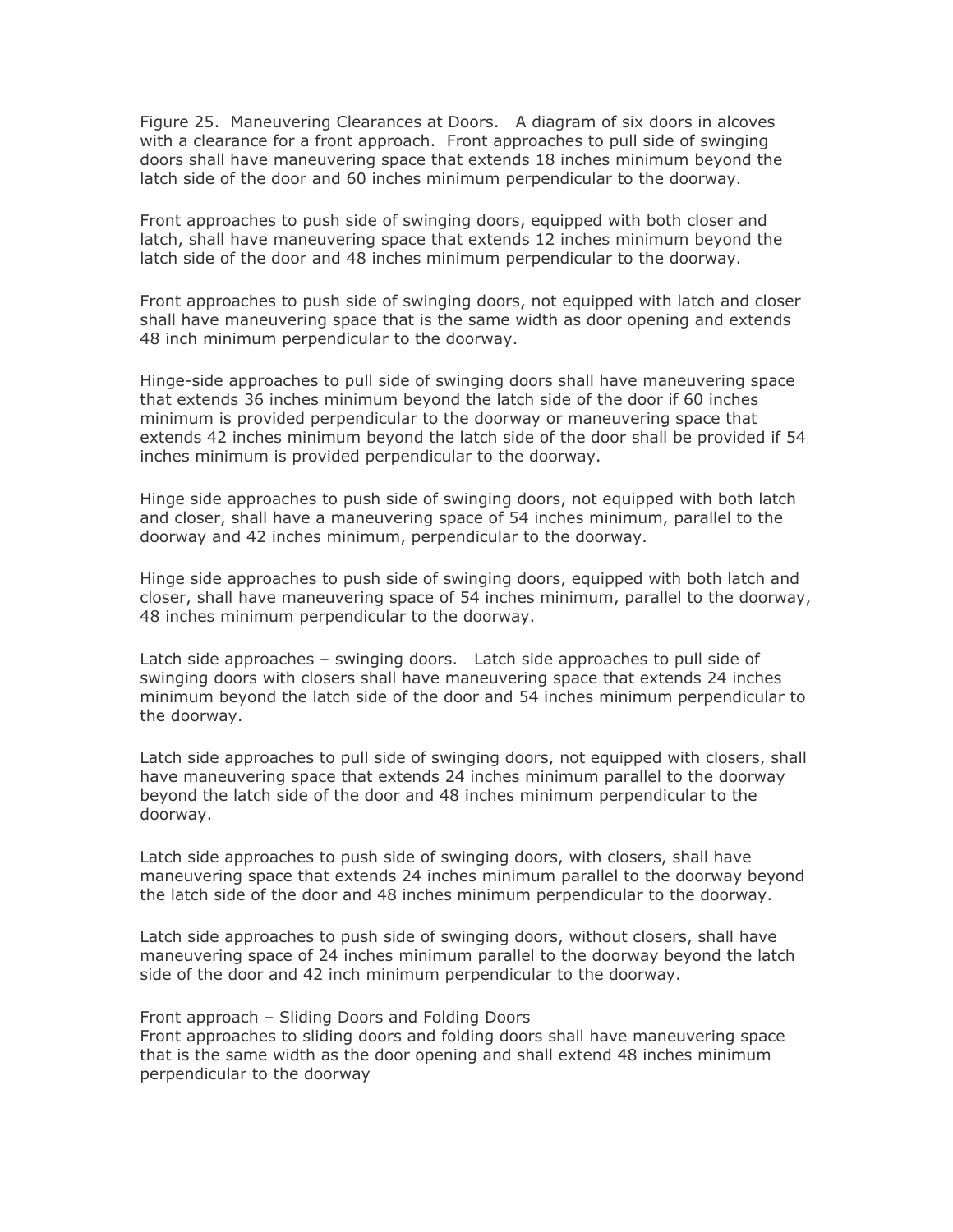Slide-side approaches to sliding doors and folding doors shall have a maneuvering space of 54 inches minimum, parallel to the doorway, and 42 inches minimum perpendicular to the doorway

Sliding doors and folding doors shall have a maneuvering space that extends 24 inches beyond the latch side of the door and extends 42 inches minimum perpendicular to the doorway [www.access-board.gov/adaag/html/figures/fig25.html](http://www.access-board.gov/adaag/html/figures/fig25.html)

Figure 26. Diagram showing two hinged doors opposite of one another [www.access-board.gov/adaag/html/figures/fig26.html](http://www.access-board.gov/adaag/html/figures/fig26.html)

Figure 27a. Drinking Fountains and Water Coolers – Spout Height and Knee Clearance Knee clearance is required underneath the fountain: 27 inches minimum from the floor to the underside of the fountain which extends 8 inches minimum measured from the front edge underneath the fountain back towards the wall; if a minimum 9 inches of toe clearance is provided, a maximum of 6 inches of the 48 inches of clear floor space required at the fixture may extend into the toe space. [www.access-board.gov/adaag/html/figures/fig27a.html](http://www.access-board.gov/adaag/html/figures/fig27a.html) minimum 9 inches of the content is provided in the 6 inches of the 48 inches of the 48 inches of the 48 inches

Figure 27b. A diagram of a person using a wheelchair at the water cooler in which there is 24 inch minimum to the fountain, it is a minimum of 30 inches wide for chair clearance with clear floor space. [www.access](http://www.access-board.gov/adaag.html/figures/fig27b.html)[board.gov/adaag.html/figures/fig27b.html](http://www.access-board.gov/adaag.html/figures/fig27b.html)

Figure 27c. A diagram of a free standing fountain or cooler with a 30  $\times$  48 inch area for access. [www.access-board.gov/adaag/html/figures/fig27c.html](http://www.access-board.gov/adaag/html/figures/fig27c.html)

Figure 27d. A diagram of a built in fountain [www.access](http://www.access-board.gov/adaag/html/figures/fig27d.html)[board.gov/adaag/html/figures/fig27d.html](http://www.access-board.gov/adaag/html/figures/fig27d.html)

### Figure 28. Clear Floor Space at Water Closets

For a front transfer to the water closet, the minimum clear floor space at the water closet is a minimum of 48 inches in width by a minimum of 66 inches in length. For a diagonal transfer to the water closet, the minimum clear floor space is a minimum of 48 inches in width by a minimum of 56 inches in length. For a side transfer to the water closet, the minimum clear floor space is a minimum of 60 inches in width by a minimum of 56 inches in length.

[www.access-board.gov/adaag/html/figures/fig28.html](http://www.access-board.gov/adaag/html/figures/fig28.html)

#### Figure 29a. Grab Bars at Water Closets

A diagram showing a back wall grab bar. A 36 inch minimum length grab bar is required behind the water closet mounted at a height between 33 and 36 inches. The grab bar must extend a minimum of 12 inches beyond the center of the water closet toward the side wall and a minimum of 24 inches toward the open side for either a left or right side approach. [www.access](http://www.access-board.gov/adaag/html/figures/fig29a.html)[board.gov/adaag/html/figures/fig29a.html](http://www.access-board.gov/adaag/html/figures/fig29a.html)

Figure 29b. A 42 inch minimum length grab bar is required to the side of the water closet spaced 12 inches maximum from the back wall and extending a minimum of 54 inches from the back wall at a height between 33 and 36 inches. The toilet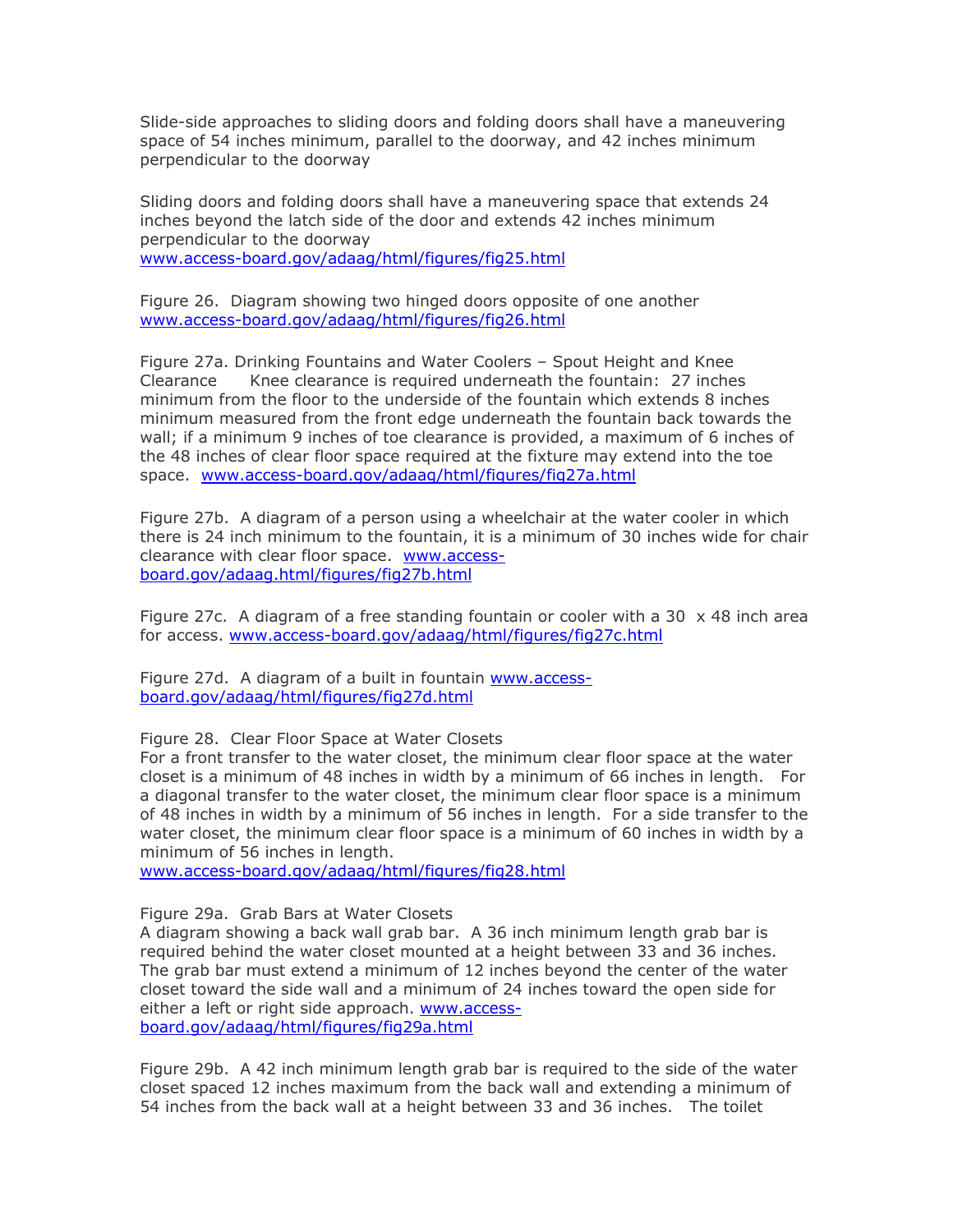paper dispenser shall be mounted at a minimum height of 19 inches. See 4.16.3, 4.16.4, 4.16.6). [www.access-board.gov/adaag/html/figures/fig29b.html](http://www.access-board.gov/adaag/html/figures/fig29b.html)

## Figure 30a. Toilet Stalls (Standard)

In this figure, the location of the door is illustrated to be in front of the clear space (next to the water closet) with a maximum stile width of 4 inches. An alternate door location is illustrated to be on the side of the toilet stall with a width of 4 inches. The minimum width of the standard stall shall be 60 inches. The centerline of the water closet shall be 18 inches from the side wall.

[www.access-board.gov/adaag/html/figures/fig30a.html](http://www.access-board.gov/adaag/html/figures/fig30a.html)

Figure 30a1. End of the row Toilet Stall

In this figure, the standard stall is provided at the end of a row of stalls, the door (is located to the side of the stall) swings into the stall, if the length of the stall is extended at least a minimum of 36 inches beyond the required minimum length it is ok. The doorway is the 36 inch minimum, the clear floor space is 60 inches, and grab bars are located behind the toilet and to the side of the toilet properly. [www.access-board.gov/adaag/html/figures/fig30a1.html](http://www.access-board.gov/adaag/html/figures/fig30a1.html)

### Figure 30b. Alternate Stalls

In this figure, two alternate stalls are illustrated; one stall is 36 inches in width. The other stall is required to be a minimum of 48 inches in width. If a wall mounted water closet is used, the depth of the stall should be a minimum of 66 inches. If a floor mounted toilet is used, the depth of the stall is required to be a minimum of 69 inches. The 36 inch wide stall shall have parallel grab bars on the side walls. The 48 inch minimum stall shall have a grab bar behind the water closet and one on the side wall next to the water closet. In each figure the centerline of the water closet is 18 inches from a side wall.

[www.access-board.gov/adaag/html/figures/fig30b.html](http://www.access-board.gov/adaag/html/figures/fig30b.html)

### Figure 30c. Toilet Stall on the Rear Wall

The grab bar on the back wall is shown to be 36 inches in length, extending from the wall toward the open side of the water closet, 33-36 inches above the finished floor. [www.access-board.gov/adaag/html/figures/fig30c.html](http://www.access-board.gov/adaag/html/figures/fig30c.html)

Figure 30d. Toilet Stalls

In this figure, the side grab bar is 40-42 inches in length, beginning 12 inches from the rear wall, 33-36 inches above the finished floor. [www.access-board.gov/adaag/html/figures/fig30d.html](http://www.access-board.gov/adaag/html/figures/fig30d.html)

### Figure 31 – Lavatory Clearance

In this figure, knee clearance is required underneath the lavatory as shown by a drawing of a person using a wheelchair cleaning his hands: 27 inches is the minimum from the floor to the underside of the lavatory which extends 8 inches minimum measured from the front edge underneath the lavatory back towards the wall; if a minimum 9 inches of toe clearance is provided, a maximum of 6 inches of the 48 inches of clear floor space required at the fixture can extend into the toe space. [www.access-board.gov/adaag/html/figures/fig31.html](http://www.access-board.gov/adaag/html/figures/fig31.html)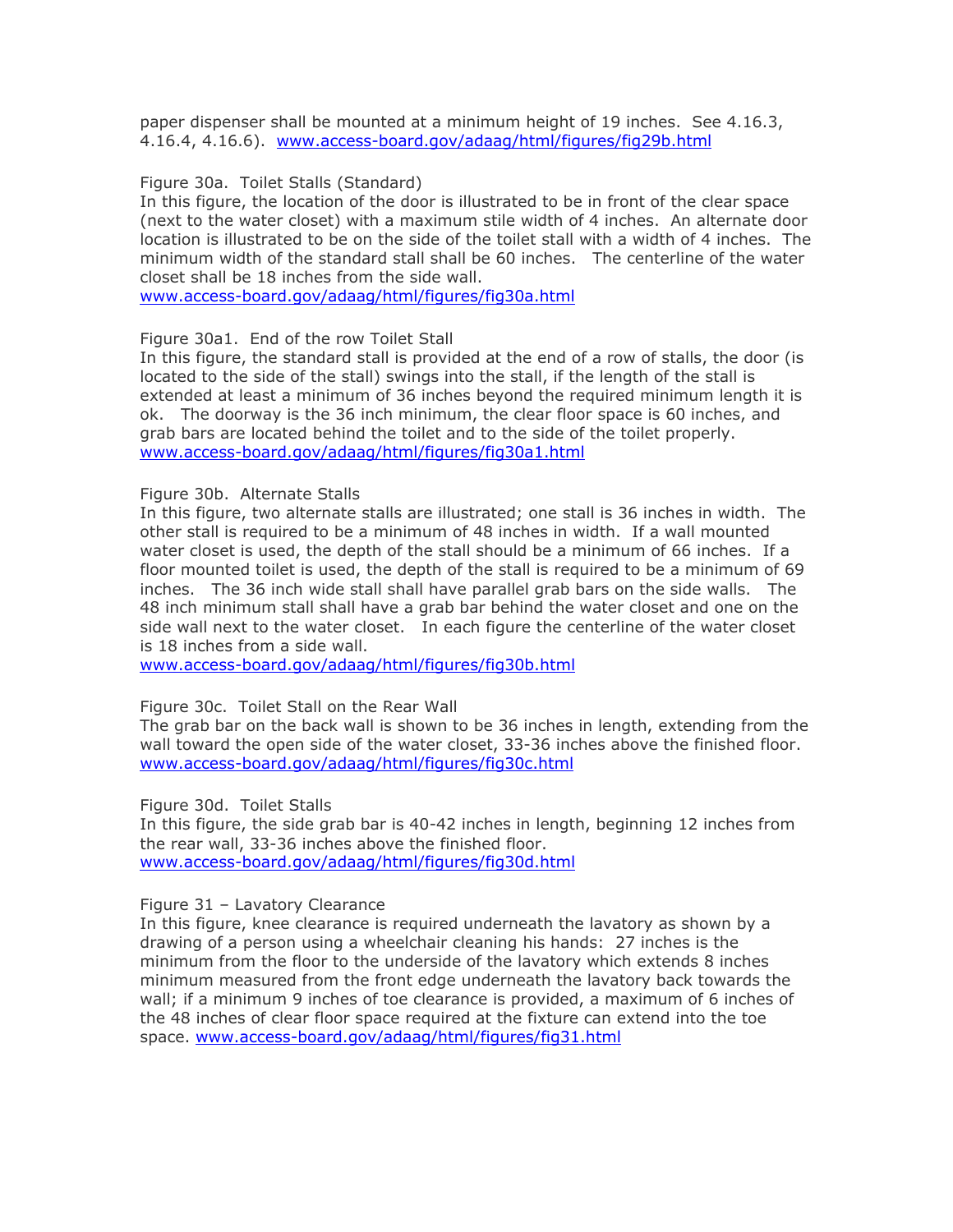Figure 32. Clear Floor Space Minimum at Lavatories is 17 inches (4.19.3, 4.24.5) In this figure, the basin is 17 inches from the wall, there is the 30  $\times$  48 inch minimum clear floor space. [www.access-board.gov/adaag/html/figures/fig32.html](http://www.access-board.gov/adaag/html/figures/fig32.html)

Figure 33. Clear Floor Space at Bathtubs [http://www.access](http://www.access-board.gov/adaag/html/figures/fig33.htmll)[board.gov/adaag/html/figures/fig33.htmll](http://www.access-board.gov/adaag/html/figures/fig33.htmll) 

Figure 33a. In this figure the tub seat is parallel to the bathtub, a 30 inch minimum width by 60 inch minimum length clear space is required alongside the bathtub. The approach is perpendicular to the bathtub, a 48 inch minimum width by 60 inch minimum length clear space is shown as being required.

Figure 33b. In this figure, the seat of the bathtub is at the head of the tub and the approach is parallel to the bathtub. There is a 30 inch minimum width by 75 inch minimum length clear space required alongside the bathtub as shown in this figure. The seat width must be 15 inches and must extend the full width of the bathtub.

Figure 34. Shows Grab Bars Installed at Bathtubs [www.access](http://www.access-board.gov/adaag/html/figures/fig34.html)[board.gov/adaag/html/figures/fig34.html](http://www.access-board.gov/adaag/html/figures/fig34.html)

Figure 34a. This figure shows the grab bar at the foot of the tub and it must be 24 inches minimum in length measured from the outer edge of the tub. On the back wall, two grab bars are required. The grab bars are mounted on the back wall the form of the foot of the foot of the foot of the tub and the tub and the tub. One grad of the tube. (longest wall) should be a minimum of 24 inches in length located 12 inches  $\frac{1}{2}$  maximum from the foot of the tub and 24 inches maximum from the head of the tub. One grab bar shall be located 9 inches above the rim of the tub. The others shall be 33 to 36 inches above the bathroom floor. At the head of the tub, the grab bar shall be a minimum of 12 inches in length measured from the outer edge of the tub. [www.access-board/adaag/html/figures/fig34.html](http://www.access-board/adaag/html/figures/fig34.html) officies toot of the tub and 24 inches maximum nomitime nead of t

Figure 34b. In this figure the seat is at the head of the tub. At the foot of the tub, the grab bar shall be a minimum of 24 inches in length measured from the outer edge of the tub. On the back wall, two grab bars are required. The grab bars mounted on the back wall should be 48 inches in length located a maximum of 12 inches from the foot of the tub and a maximum of 15 inches from the head of the tub. Heights of grab bars are shown as specified in figure 34a. [www.access](http://www.access-board.gov/adaag/html/figures/fig34.html)[board.gov/adaag/html/figures/fig34.html](http://www.access-board.gov/adaag/html/figures/fig34.html) inches in length located a maximum of 12 inches from the foot of the tub and a maximum of 15 inches from the head of the tub. Heights

Figure 35a. Shower Size and Clearances. In this figure the stall is 36 by 36 inches. The clear floor space shall be a minimum of 48 inches in length by a minimum of 36 inches in width and allow for a parallel approach. The clear floor space shall extend 1 foot beyond the shower wall on which the seat is mounted. [www.access](http://www.access-board.gov/adaag/html/figures/fig35a.html)[board.gov/adaag/html/figures/fig35a.html](http://www.access-board.gov/adaag/html/figures/fig35a.html) minimum of 48 inches in length by a minimum of 36 inches in width and allow

Figure 35b. Show Stall that is 30 inches by 60 inches. In this figure, the clear floor space alongside the shower is 60 inches in length by a minimum of 36 inches in width. The tub is 30 inches wide plus a 36 inch width for toilet and water closet. [www.access-board.gov/adaag/html/figures/fig35b.html](http://www.access-board.gov/adaag/html/figures/fig35b.html)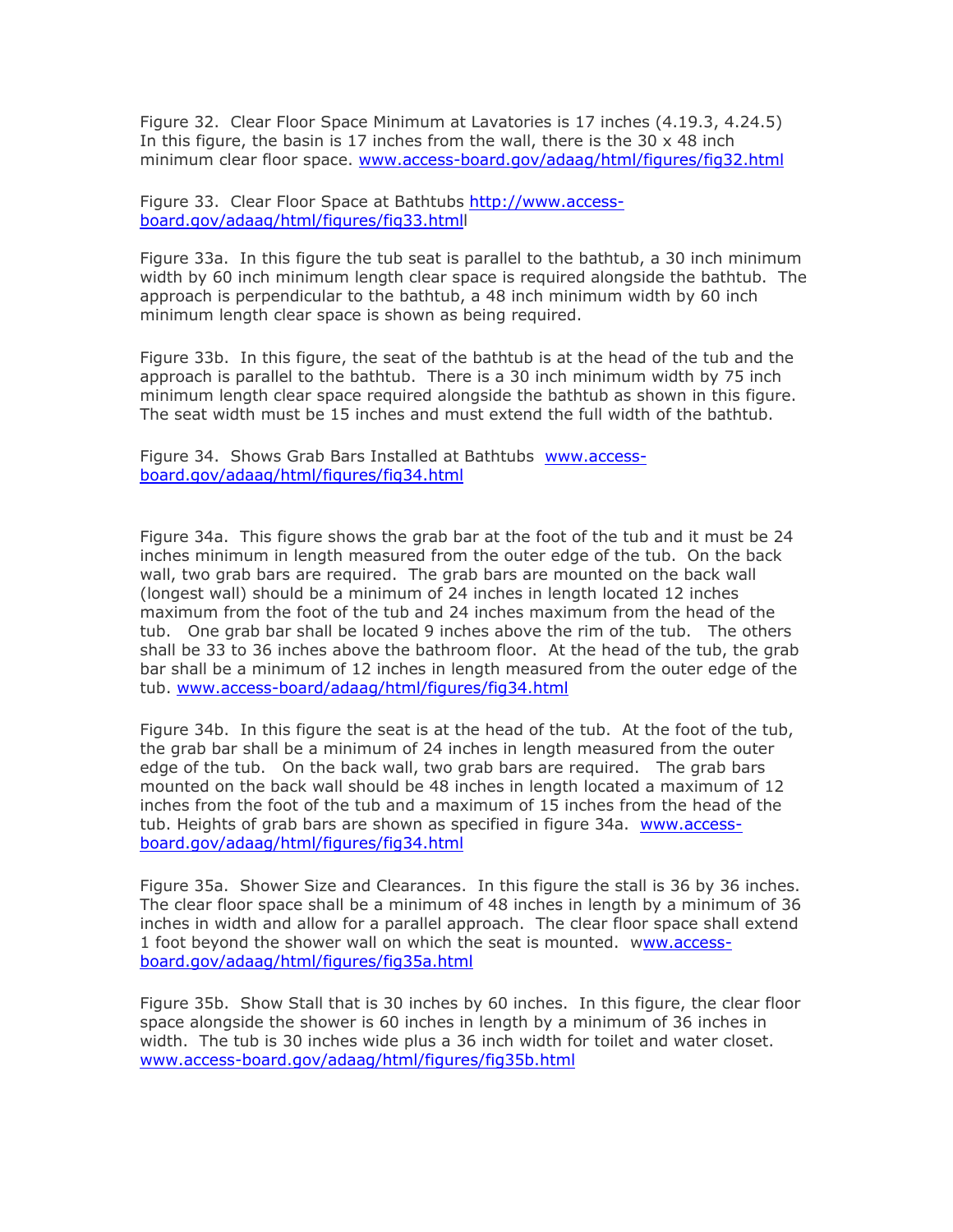Figure 36. Shower Seat Design. In this figure there is an L-shaped shower seat extending the full depth of the stall. The seat in this case shall be located  $1\frac{1}{2}$ inches away from the wall. The front of the seat (nearest to the opening) shall extend a maximum 16 inches from the wall. The back of the seat (against the wall) shall extend a maximum of 23 inches from the side wall and shall be a maximum of 15 inches deep. [www.access-board.gov/adaag/html/figures/fig36.html](http://www.access-board.gov/adaag/html/figures/fig36.html)  $\frac{1}{\sqrt{2}}$  increase in this case shall be located  $\pm$   $\frac{1}{\sqrt{2}}$ 

## Figure 37. Grab Bars at Shower Stalls

Figure 37a. In this figure the Stall is 36 inches by 36 inches. The L-shaped grab bar is located along the full depth of the control wall (opposite the seat) and halfway along the back wall. The grab bar shall be mounted between 33 to 36 inches above the shower floor. The bottom of the control area shall be a maximum of 38 inches high and the top of the control area shall be a maximum of 48 inches high. The shower controls and spray unit shall be within 18 inches of the front of the shower. [www.access-board.gov/adaag/html/figures/fig37.html](http://www.access-board.gov/adaag/html/figures/fig37.html)

Figure 37b. In this illustration the stall is 30 inches by 60 inches. There is a Ushaped grab bar that wraps around the stall. The grab bar shall be between 33 to 36 inches high. The controls are placed in an area between 38 inches and 48 inches above the floor. If the controls are located on the back wall they must be located 27 inches from the side wall. The shower head and control may be located on either side of the wall. [www.access-board.gov/adaag/html/figures/fig37.html](http://www.access-board.gov/adaag/html/figures/fig37.html) be between 33 to 36 inches high. The controls are placed in an area between 38 inches and 48 inches above the floor. If the

# Figure 38a – Storage Shelves and Closet Shelves

This figure shows a person using a wheelchair. If the clear floor space allows a parallel approach by the person in a wheelchair and the distance between the wheelchair and the shelf exceed 10 inches, the maximum high side reach shall be 48 inches above the floor and the low side reach shall be a minimum of 9 inches above the floor. The shelves can be made adjustable. The maximum distance from the user to the self shall be 21 inches. [www.access](http://www.access-board.gov/adaag/html/figures/fig38.html)[board.gov/adaag/html/figures/fig38.html](http://www.access-board.gov/adaag/html/figures/fig38.html)

Figure 38b. In this figure the clear floor space allows a parallel approach by a person in a wheelchair and the distance between the wheelchair and the clothes rod exceeds 10 inches, the maximum high side reach shall be 48 inches. The maximum distance from the user to the clothes rod shall be 21 inches. [www.access-board.gov/adaag/html/figures/fig38.html](http://www.access-board.gov/adaag/html/figures/fig38.html)

Figure 39a. Size and spacing of handrails and grab bars This figure shows a handrail 1  $\frac{1}{2}$  inches from the reinforced wall with a 1  $\frac{1}{4}$  - 1  $\frac{1}{2}$ minimum width, 32-38 inches above the base floor. [www.access](http://www.access-board.gov/adaag/html/figures/fig39a.html)[board.gov/adaag/html/figures/fig39a.html](http://www.access-board.gov/adaag/html/figures/fig39a.html)

Figure 39b, Figure 39c, Figure 39d, Figure 39e all illustrate types of handrails and the spacing as stated above.

[www.access-board.gov/adaag/html/figures/fig39b.html](http://www.access-board.gov/adaag/html/figures/fig39b.html) [www.access-board.gov/adaag/html/figures/fig39c.html](http://www.access-board.gov/adaag/html/figures/fig39c.html) [www.access-board.gov/adaag/html/figures/fig39d.html](http://www.access-board.gov/adaag/html/figures/fig39d.html) [www.access-board.gov/adaag/html/figures/fig39e.html](http://www.access-board.gov/adaag/html/figures/fig39e.html)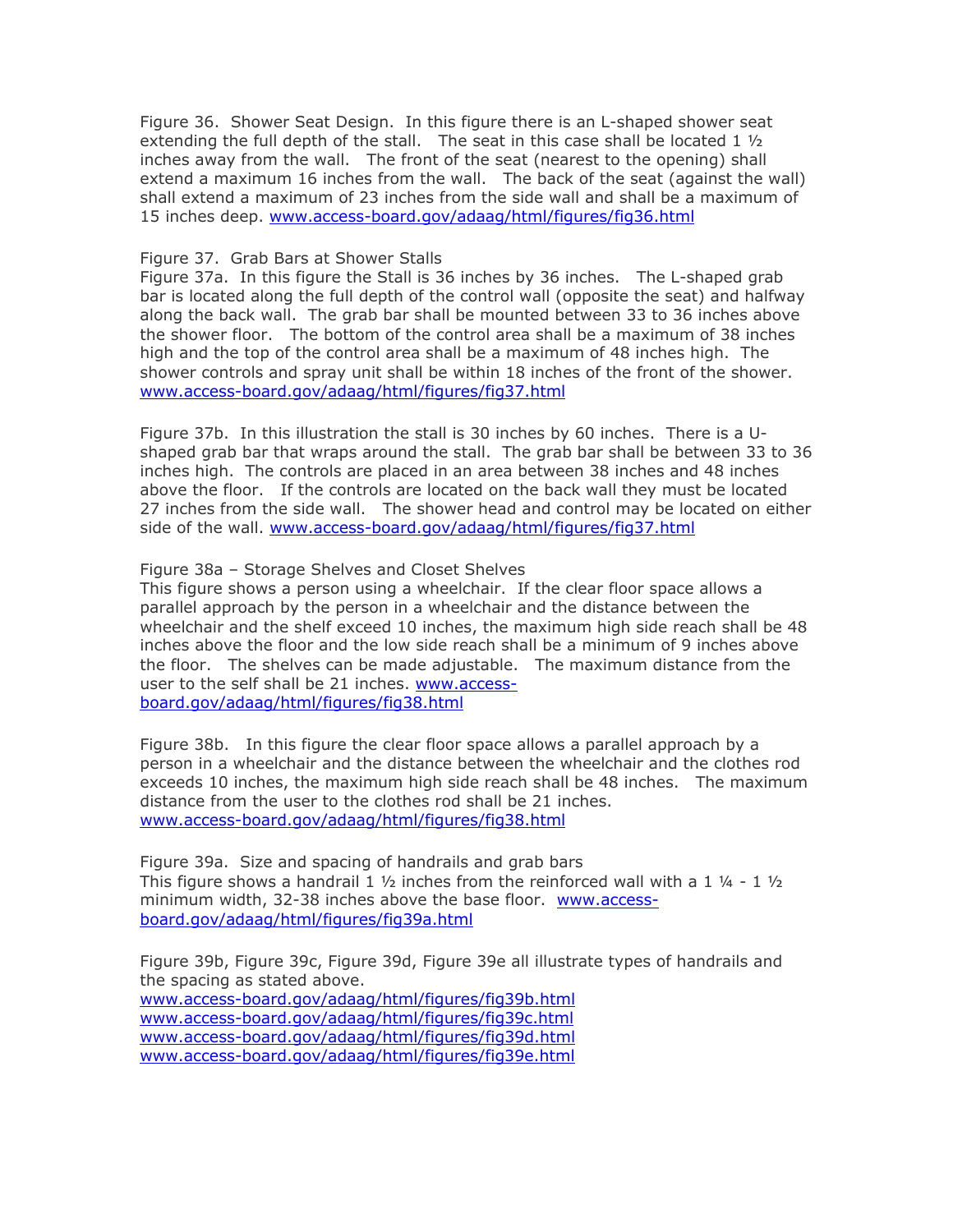Figure 43a illustrates the International Symbol of Accessibility, a figure of a person and wheelchair on a grid background. [www.access-board.gov/adaag/html/figures/fig43a.html](http://www.access-board.gov/adaag/html/figures/fig43a.html)

Figure 43b is the International Symbol of Accessibility and Display Conditions. The symbol shows a contrast of light on dark or dark on light. [www.access-board.gov/adaag/html/figures/fig43b.html](http://www.access-board.gov/adaag/html/figures/fig43b.html)

Figure 43c is the International TTY Symbol, assistive telephone device for hearing impaired. [www.access-board.gov/adaag/html/figures/fig43c.html](http://www.access-board.gov/adaag/html/figures/fig43c.html)

Figure 43d is the International Symbol of Access for Hearing Loss. [www.access-board.gov/adaag/html/figures/fig43d.html](http://www.access-board.gov/adaag/html/figures/fig43d.html)

Figure 44. Telephones. Mounting Height and Clearance [www.access-board.gov/adaag/html/figures/fig44.html](http://www.access-board.gov/adaag/html/figures/fig44.html)

Figure 44a. Figure of a Side Reach Telephone. If it is a parallel approach in an enclosure, the wing walls and shelf may extend beyond the face of the telephone a maximum of 10 inches.

Figure 44b. Figure of a Forward Reach Telephone. If a front approach is provided at a telephone with an enclosure, the shelf can extend beyond the face of the telephone a maximum of 20 inches. A wing wall may extend beyond the face of the telephone a maximum of 24 inches. If the wing wall extends more than 24 inches beyond the face of the telephone, an additional 6 inches in width of clear floor space shall be provided.

Figure 45. Minimum Clearances for Seats and Tables The figures illustrate the accessible path of travel necessary to sit along a chair line or at a table.

[www.access-board.gov/adaag/html/figures/fig45.html](http://www.access-board.gov/adaag/html/figures/fig45.html)

Figure 46. Space Requirements for Wheelchair Seating Spaces in Series

Figure 46a illustrates Forward or Rear Access in the left figure. If seating space for two wheelchair users is accessed from the front or rear, the minimum space required is 48 inches deep by 66 inches wide.

[www.access-board.gov/adaag/html/figures/fig46.html](http://www.access-board.gov/adaag/html/figures/fig46.html)

Figure 46b illustrates Side Access in the figure on the right. If seating space for two wheelchair users is accessed from the side, the minimum space required is 60 inches deep by 66 inches wide. [www.access-board.gov/adaag/html/figures/fig46.html](http://www.access-board.gov/adaag/html/figures/fig46.html)

Figure 47 illustrates the minimum size of a bench for access. The bench size shown is 20 inches minimum to 24 minimum wide by 42 inches long minimum. [www.access-board.gov/adaag/html/figures/fig47.html](http://www.access-board.gov/adaag/html/figures/fig47.html)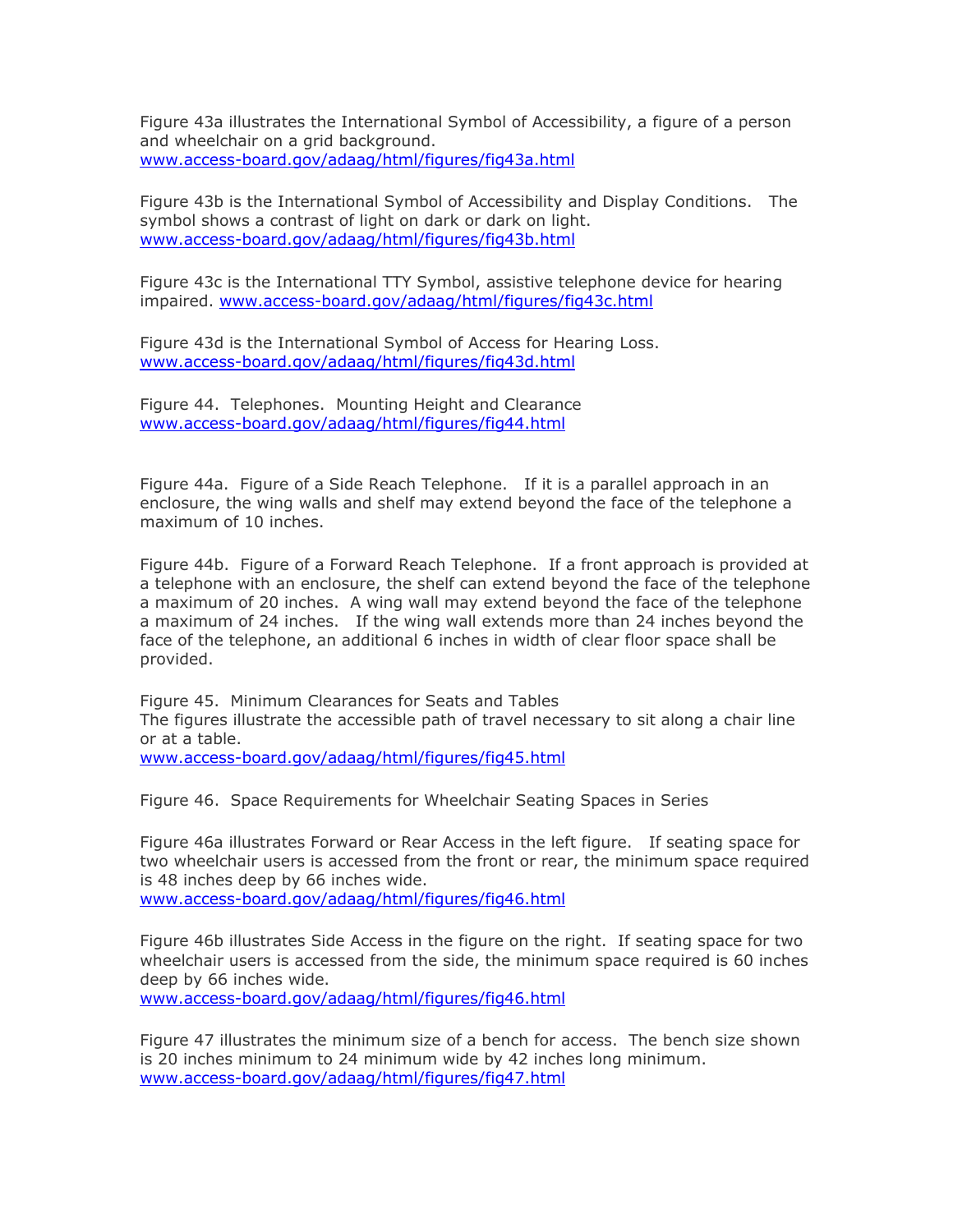Figure 48 illustrates a bench with back support that is 42 inches minimum long if you're made acces a bench with back support that is 42 inches minimum long<br>extending two inches above the top of the seat to a point 18 inches minimum above the seat. [www.access-board.gov/adaag/html/figures48.html](http://www.access-board.gov/adaag/html/figures48.html) wo inches above.

Figure 53 illustrates a wheelchair user in a food service line with the maximum height of the food service cabinet a minimum of 34 inches from the floor. [www.access-board.gov/adaag/html/figures53.html](http://www.access-board.gov/adaag/html/figures53.html)

Figure 54 illustrates a wheelchair user in a food service tableware area. The maximum height if 54 inches. [www.access-board.gov/adaag/html/figures54.html](http://www.access-board.gov/adaag/html/figures54.html)

Figure 55 illustrates a card catalog at a library. The lowest shelf of a card catalog shall be 18 inches. [www.access-board.gov/adaag/html/figures55.html](http://www.access-board.gov/adaag/html/figures55.html)

Figure 56 illustrates a wheelchair user between book stacks that must be a minimum of 36 inches apart. [www.access-board.gov/adaag/html/figures56.html](http://www.access-board.gov/adaag/html/figures56.html)

Figure 57, 57a, 57b illustrates a Roll-in Shower with Folding Seat The diagram on the left is a fixed seat in a 30 inch minimum by 60 inch minimum shower stall, the controls and spray unit are on the back (longest) wall located 27 inches from the side wall where the seat is attached (4.21.2, 9.1.2)

The second diagram on the right is a shower stall that is 36 inch minimum by 60 inches. The width of the stall opening shall be a minimum of 36 inches clear located on a long wall at the opposite end of the shower from the controls. The shower seat shall be 24 inches minimum in length by 16 inches minimum in width and may be rectangular in shape. The seat shall be located next to the opening to the shower and adjacent to the end wall containing the shower head and controls (4.21.2, 9.1.2, A4.23.3) [www.access-board.gov/adaag/html/figures/fig57.html](http://www.access-board.gov/adaag/html/figures/fig57.html)

Figure 58 shows Protrusions in Wheelchair Spaces

The figure shows in side elevation that objects may protrude 6 inches maximum along the front of the wheelchair space where located 9 inches minimum and 27 inches maximum above the floor or ground surface of the wheelchair space. Objects may protrude a distance of 25 inches maximum along the front of the wheelchair space, where located more than 27 inches above the floor. [www.access-board.gov/adaag/html/figures/fig58.html](http://www.access-board.gov/adaag/html/figures/fig58.html)

Figure 59 Pier Clearances

This figure illustrates pier clearances where accessible boat slips are served by clear pier space 60 inches wide minimum and at least as long as the accessible boat slips. Every 10 feet maximum of linear pier edge serving the accessible boat slips contains at least one continuous clear opening 60 inches minimum wide. [www.access](http://www.access-board.gov/adaag/html/figures/fig59.html)[board.gov/adaag/html/figures/fig59.html](http://www.access-board.gov/adaag/html/figures/fig59.html)

Figure 60 Pier Clear Space Reduction

This figure illustrates in the view that the width of the clear pier space (boardwalk above the water) can be 36 inches wide minimum for a length of 24 inches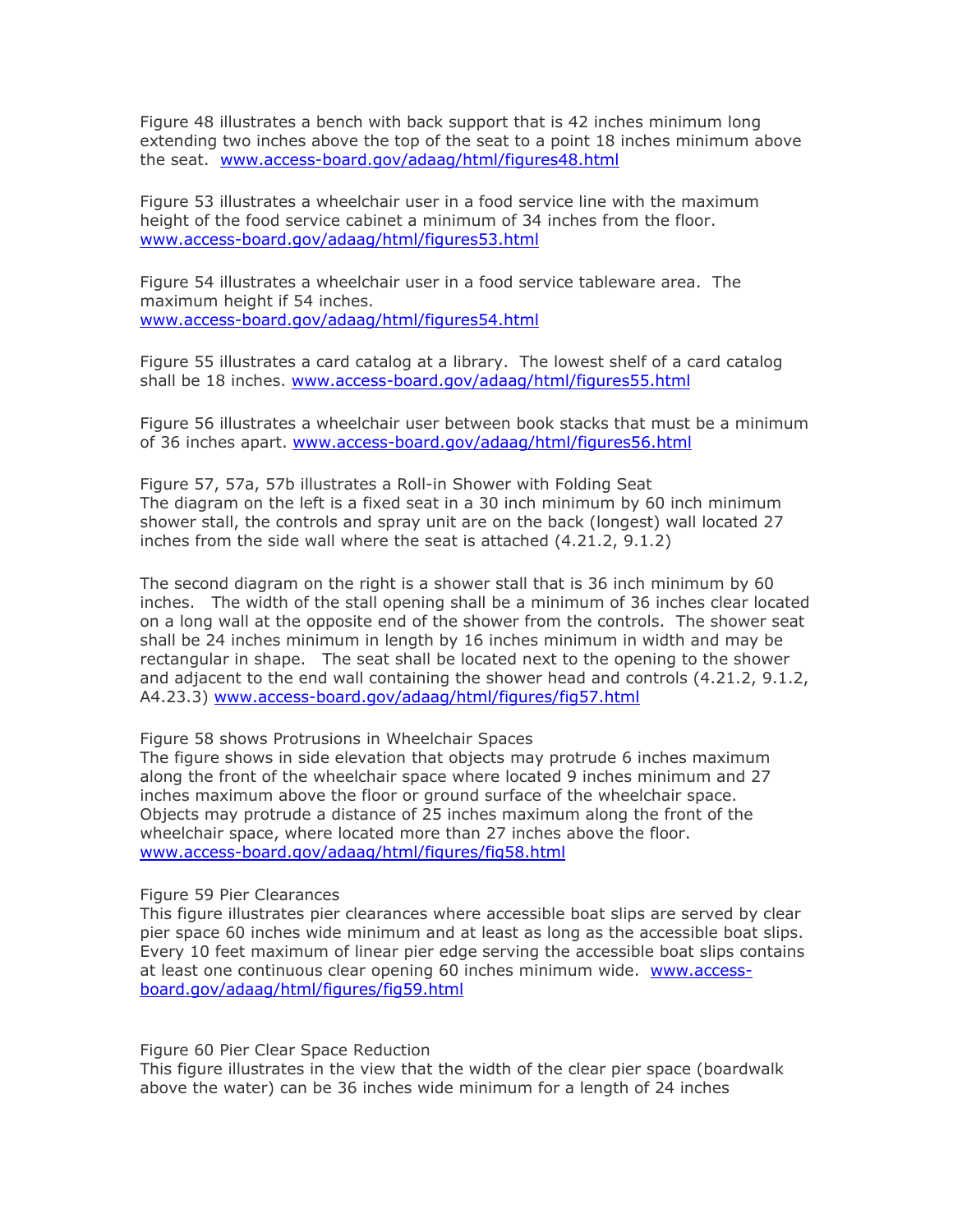maximum where multiple 36 inch wide segments are separated by clear segments 60 by 60 inches minimum. [www.access-board.gov/adaag/html/figures/fig60.html](http://www.access-board.gov/adaag/html/figures/fig60.html)

Figure 61 Edge Protection at a Pier This figure illustrates an edge protection that is 4 inches high maximum and 2 inches deep maximum above the water. [www.access](http://www.access-board.gov/adaag/html/figures/fig61.html)[board.gov/adaag/html/figures/fig61.html](http://www.access-board.gov/adaag/html/figures/fig61.html)

Figure 62 Edge Protection at Fishing Piers

There are two illustrations of a wheelchair user one a side elevation and one a front elevation that should have edge protection at fishing piers. The railing or guard is no higher than 34 inches, edge protection shall not be required if the deck surface extends 12 inches minimum beyond the inside face of the railing. Toe clearance shall be at least 9 inches high beyond the railing and at least 30 inches wide. [www.access-board.gov/adaag/html/figures/fig62.html](http://www.access-board.gov/adaag/html/figures/fig62.html)

Figure 63 Golf Club Reach Range

In this illustration the person is in a wheelchair and is showing a reach range of 36 inch maximum measured from accessible routes with a width of 36 inches minimum and a slope of 1:20 maximum. [www.access](http://www.access-board.gov/adaag/html/figures/fig63.html)[board.gov/adaag/html/figures/fig63.html](http://www.access-board.gov/adaag/html/figures/fig63.html)

Figure 64, 64a, 64b Transfer Platforms

Figure 64a shows a transfer platform with a surface height 11 to 18 inches above the ground. Figure 64b shows a view where the transfer platform is 14 inches deep and 24 inches wide minimum; clear floor space that is 48 inches long minimum centered parallel to the 24 inch minimum long unobstructed side of the transfer platform for a person using a wheelchair. [www.access-board.gov/adaag/html/figures/fig64.html](http://www.access-board.gov/adaag/html/figures/fig64.html)

Figure 65, 65a, 65b Transfer Steps

Figure 65a shows a transfer step 8 inches high maximum and figure 65b shows a transfer step that is 14 inches deep minimum and 24 inches long minimum. [www.access-board.gov/adaag/html/figures/fig65.html](http://www.access-board.gov/adaag/html/figures/fig65.html)

Figure 68 Pool Lift Seal Location shows a pool lift seat located over the deck 16 inches minimum from the edge of the pool, measured to the seat centerline. [www.access-board.gov/adaag/html/figures/fig68.html](http://www.access-board.gov/adaag/html/figures/fig68.html)

Figure 69 Clear Deck Space at Pool Lifts is a figure of a clear deck space at least 36 inches wide and 48 inches long parallel to the seat opposite the water. The 48 inch length extends from a line located 12 inches behind the rear edge of the seat. [www.access-board.gov/adaag/html/figures/fig69.html](http://www.access-board.gov/adaag/html/figures/fig69.html)

Figure 70 Pool Lift Seat Height is an elevation drawing which shows a pool lift seat to be 16 inches minimum to 19 inches maximum measured from the deck to the top of the seat surface when in the raised (load) position. [www.access-board.gov/adaag/html/figures/fig70.html](http://www.access-board.gov/adaag/html/figures/fig70.html)

Figure 71 Pool Lift Submerged Depth is a drawing which shows a pool lift with a seat submerged to a water depth of 18 inches minimum below the stationary water level. [www.access-board.gov/adaag/html/figures/fig71.html](http://www.access-board.gov/adaag/html/figures/fig71.html)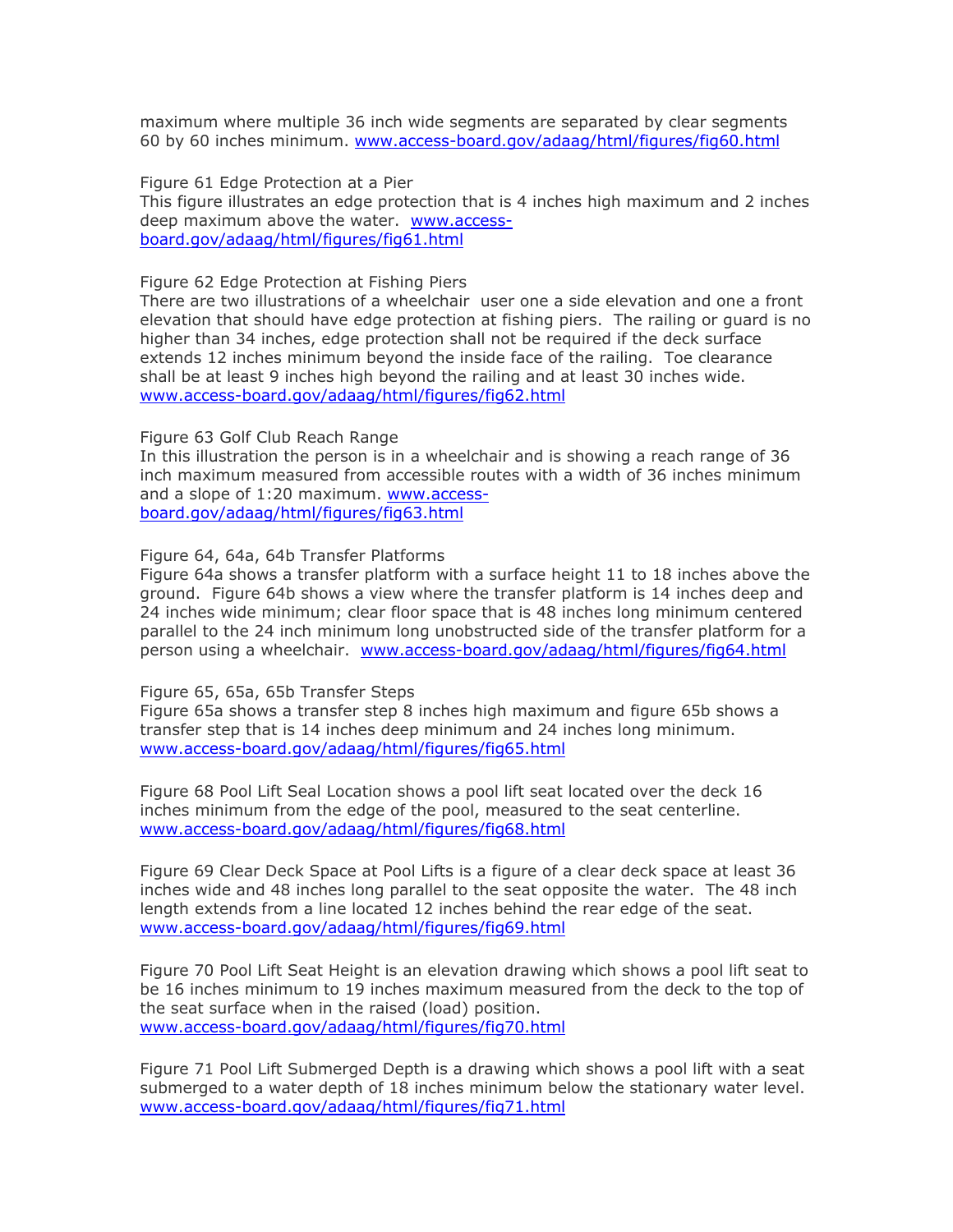Figure 72 Sloped Entry Submerged Depth is a drawing which shows a sloped entry with a submerged depth of 24 inches minimum to 30 inches maximum below the stationary water level at the landing. **[www.access](http://www.access-board.gov/adaag/html/figures/fig72.html)**[board.gov/adaag/html/figures/fig72.html](http://www.access-board.gov/adaag/html/figures/fig72.html) inches minimum to 30 inches maximum below the stationary water level at

Figure 73 Sloped Entry Handrails is a drawing that shows a sloped entry with handrails on both sides that provide a clear width of 33 inches minimum and 38 inches maximum. [www.access-board.gov/adaag/html/figures/fig73.html](http://www.access-board.gov/adaag/html/figures/fig73.html) width of 33 inches minimum and 38 inches maximum.

Figure 74 Clear Deck Space at Transfer Walls shows a clear deck space view that is 60 by 60 inches minimum. Figure 74a shows this space centered at one grab bar. Figure 74b shows this space centered on the clearance between two grab bars. [www.access-board.gov/adaag/html/figures/fig74.html](http://www.access-board.gov/adaag/html/figures/fig74.html)

Figure 75 Transfer Wall Height shows in elevation the height of a transfer wall 16 inches minimum to 19 inches maximum measured from the deck. [www.access-board.gov/adaag/html/figures/fig75.html](http://www.access-board.gov/adaag/html/figures/fig75.html)

Figure 76 Transfer Wall Depth and Length is a view of a transfer wall with a depth of 12 inches minimum to 16 inches maximum and a length of 60 inches minimum. [www.access-board.gov/adaag/html/figures/fig76.html](http://www.access-board.gov/adaag/html/figures/fig76.html)

Figure 77 Grab Bars at Transfer Walls has three illustrations that show grab bars at transfer walls that are perpendicular to the pool wall and that extend the full depth of the transfer wall. Figure 77a shows two grab bars with a clearance between them of 24 inches minimum. Figure 77b shows a grab bar with a clearance of 24 inches minimum on both sides. Figure 77c shows in elevation a height of the grab bar gripping surface 4 to 6 inches above the wall, measured to the top of the gripping surface. [www.access-board.gov/adaag/html/figures/fig77.html](http://www.access-board.gov/adaag/html/figures/fig77.html)

Figure 78 Transfer System Platform shows a transfer platform at the pool deck with a clear depth of 19 inches minimum and a clear width of 24 inches minimum clear width. [www.access-board.gov/adaag/html/figures/fig78.html](http://www.access-board.gov/adaag/html/figures/fig78.html)

Figure 79 Clear Deck Space at Transfer Systems This figure shows clear deck space 60 by 60 inches minimum at the base of the

transfer platform surface that is centered along a 24 inch minimum unobstructed side of the transfer platform. [www.access-board.gov/adaag/html/figures/fig79.html](http://www.access-board.gov/adaag/html/figures/fig79.html)

Figure 80 Transfer System Step are shown as 8 inches high maximum and extend to a water depth of 18 inches minimum below the water level. [www.access-board.gov/adaag/html/figures/fig80.html](http://www.access-board.gov/adaag/html/figures/fig80.html)

Figure 81 Size of Transfer System Steps is an illustration showing a transfer system at the pool area with each step having a tread clear depth of 14 inches minimum and 17 inches maximum and a tread clear width of 24 inches minimum. [www.access-board.gov/adaag/html/figures/fig81.html](http://www.access-board.gov/adaag/html/figures/fig81.html)

Figure 82 Grab Bars at Transfer Systems provides two illustrations in elevation grab bars. Figure 82a shows the top of the gripping service to be 4 inches minimum and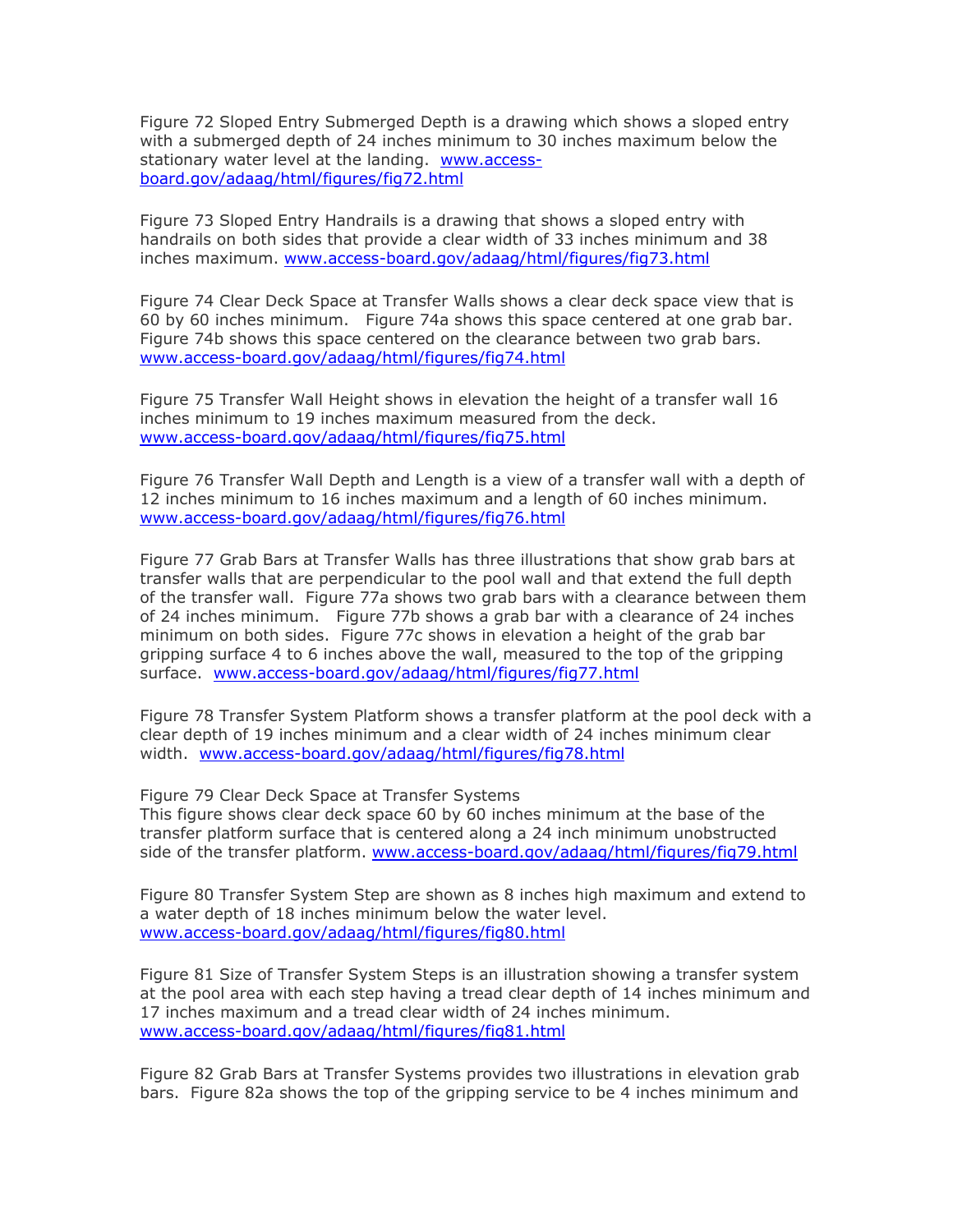6 inches maximum above each step and transfer platform. Figure 82bb shows a continuous grab bar with the top of the gripping surface 4 inches minimum and 6 inches minimum above the step nosing and transfer platform. [www.access-board.gov/adaag/html/figures/fig82.html](http://www.access-board.gov/adaag/html/figures/fig82.html)

Other ADAAG Figures

Figure A1 illustrates the Minimum Passage Width for One Wheelchair and One Ambulatory Person to be 48 inches minimum. [www.access-board.gov/adaag/html/figures/figa1.html](http://www.access-board.gov/adaag/html/figures/figa1.html)

Figure A2 illustrates the Space Needed for Smooth U-Turn in a Wheelchair is 78 inches minimum by 60 inches minimum. [www.access](http://www.access-board.gov/adaag/html/figures/figa2.html)[board.gov/adaag/html/figures/figa2.html](http://www.access-board.gov/adaag/html/figures/figa2.html)

Figure A3 illustrates the Dimensions of Adult Size Wheelchairs with two pictures of persons using wheelchairs. The height of the handle of the wheelchair is shown as 36 inches. The armrest is 30 inches high. The eye level is between 43 and 51 inches. The lap is at 27 inches. The seat is at 19 inches. The toe is at 8 inches. The width of a wheelchair measured from the outer edges of the back wheels is 26 inches the length is 42 inches, the width measured from the outer edges of the footrests is 18 inches. The toes extend 6 inches beyond the edge of the footrests. [www.access-board.gov/adaag/html/figures/figa3.html](http://www.access-board.gov/adaag/html/figures/figa3.html)

Figure A3a illustrates all of the dimensions of a wheelchair as described in Figure A3.

Figure A4 Cane Technique shows a person walking at a forward pace with a cane sweeping right to left between 36 and 60 inches in length. [www.access-board.gov/adaag/html/figures/figa4.html](http://www.access-board.gov/adaag/html/figures/figa4.html)

Figure A5a Parking Space Alternatives. In this illustration a van accessible space is at the end of the row. The van accessible space is 96 inches wide with a 98 inch minimum space for a van lift. Other accessible parking is available on the same route with the spaces being being 96 inches minimum with a 60 inch minimum between vehicles. [www.access-board.gov/adaag/html/figures/figa5a.html](http://www.access-board.gov/adaag/html/figures/figa5a.html) OR SPACE IS 30 INCHES WILL IS AVILLE A SO INCH

Figure A5b Parking Space Alternatives using Universal Design Approach. Each parking space is 132 inches with a 60 inch median between spacing. [www.access-board.gov/adaag/html/figures/figa5b.html](http://www.access-board.gov/adaag/html/figures/figa5b.html)

Figure A6, A6a, A6b Wheelchair Transfers are shown in two illustrations. A illustrates a diagonal approach to a toilet fixture. A diagonal transfer is shown in four diagrams: 1) wheelchair user takes a transfer position diagonal to the toilet fixture, swings footrest out of the way, sets brakes 2) removes armrest, transfers. 3) moves wheelchair out of the way, changes position (some people fold chairs or pivot it 90 degrees to the toilet), 4) positions on toilet, releases brake